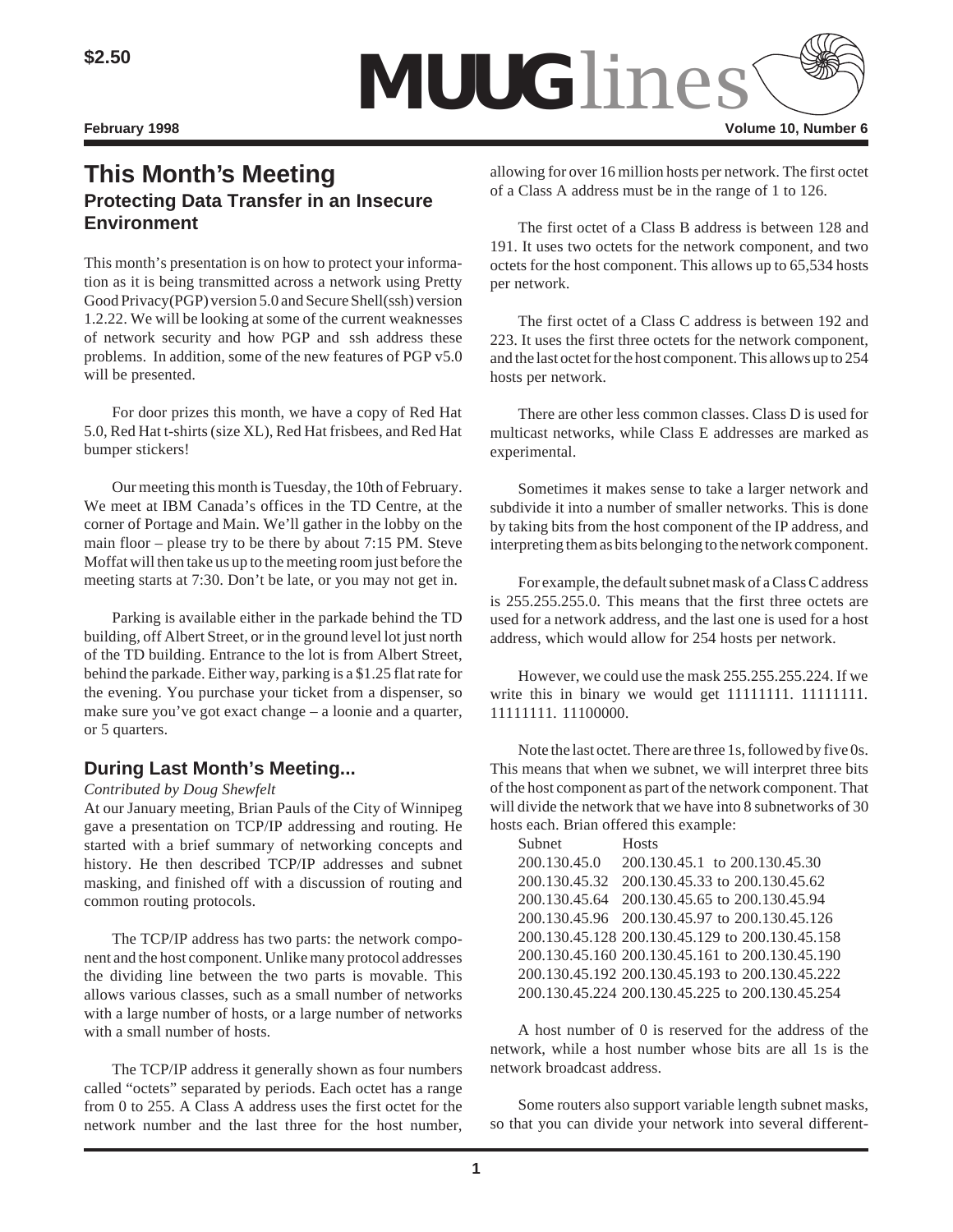#### **Volume10, Number 6 February 1998**

sized subnetworks.

Computers that do connect with the Internet must use IP addresses that are unique across the entire Internet. However, an organization may have a number of computers that will only communicate on their internal network, and these computers do not need a registered IP address. Therefore, some ranges of addresses have been reserved as unregistered IP addresses. Packets sent to these destinations are dropped from the Internet backbone. The organization can use these addresses freely without worrying about collisions with other sites using the same address.

The ranges for unregistered addresses are:

| Class A | 10.x.x.x                 |
|---------|--------------------------|
| Class B | 172.16.0.0 to 172.31.0.0 |
| Class C | $192.168.1.x$ to         |
|         | 192.168.254.x            |

Brian then provided an overview of routing. He explained how packets of data are encapsulated and passed between routers. He described how there are different approaches to routing for example a router can know only about its own network and the networks immediately around it, or it can have knowledge of the configuration of a broader part of the network. He described a number of common protocols in use, and the advantages and disadvantages of each.

He ended his presentation with a description of some common diagnostic tools.

# **More 2¢ Tips!**

*Send Linux Tips and Tricks to gazette@ssc.com*

## **Followup to PostScript and VC Key Sequences (LG#23)**

From: Ivan Griffin ivan.griffin@ul.ie

I just wanted to point out that some of my 2cent tips in Issue 23 of the Linux Gazettte (December, 1997) were a little funky in their appearance.

While it doesn't really matter at all with the VC key sequences, it may affect someone's understanding of the bad (imho) PostScript generated by the Microsoft PS driver.

In this, the PostScript should have been pre-formatted using the appropriate HTML tags. Basically, the line : 30000 VM?

is on its own, and not part of any other line. All that you have to do to remove this artificial restriction on viewing/converting the PostScript with ghostscript is to delete this line.

On another note, someone asked me where those key sequences come from. If you check either keyboard.c or keyb\_m68k.c, you will find an array of function pointers called spec\_fn\_table[].

This array contains a list of functions to execute when certain key combinations are received... The key combinations listed in the 2cent tips execute the functions show\_state(), show\_mem() and show\_regs()

You will find the source for function show\_state() in /usr/src/linux/kernel/sched.c; show\_mem() is in /usr/src/ linux/arch/i386/mm/init.c; and show regs() is in /usr/src/linux/arch/ i386/kernel/process.c

#### **PostScript \$0.02 follow-up**

From: Kyle Ferrio kbf@phy.duke.edu

In the December issue of LG, Ivan Griffin suggests using pstops from the psutils package to accomplish two-up printing, gives a helpful example for A4 paper, and points out that the command line needs to be tweaked for US letter. If you're using US letter paper, then psnup (also part of psutils) already does the

job nicely with no uncomfortable thinking. It might even work for A4, but I haven't checked. The psutils are generally very handy, so folks might want to have a look. An RPM is available in / contrib at ftp.redhat.com, for instance. Be advised that there seem to be at least two very distinct packages called psutils floating around Net-space.

#### **Yet another cheap tip.**

From: Gary Johnson gjohnson@ season.com

Sorry if it has been mentioned before, I thought I would throw it in the Gazette pile just in case it hasn't...

#### **Cat-proof keyboard.**

Switching to an unused virtual console is a quick way to blank the screen and disable the keyboard. To make one available try

```
setterm -clear /dev/tty12
```
on startup. ALT F12 flips to it, or ALT CTRL F12 from X. Because there (probably) isn't a login running on that VC it doesn't do much, which can be a feature. A smart cat may still luck into a troublesome key sequence.

#### **2 cent tip - dosemu**

From: Joey Hess joey@kitenet.net

I occasionally use dosemu, mainly to run some games I can't live without, but I hate seeing the C:\ prompt. So I thought it'd be nice if there were a way to tell dosemu what dos command to run, and it would run that command on bootup. Here's a perl script that does just that. Read the comments at the top, they explain some changes you need to make on the dos side of this. The basic idea is, make a  $\sim$ /dos do.bat file, that contains the command you want to run, and use lredir to let dosemu see your home directory. Then run the batch file.

#!/usr/bin/perl #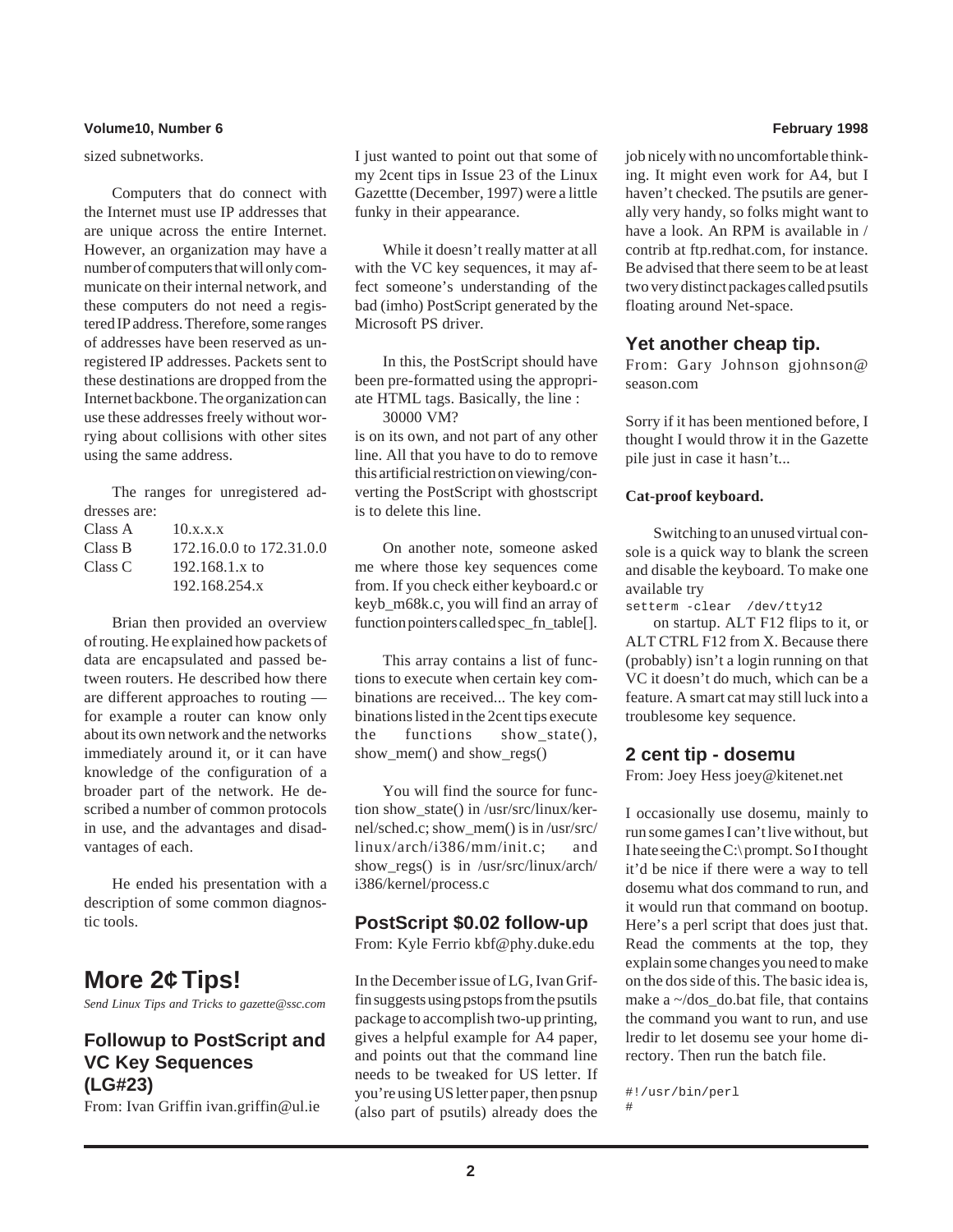```
# This runs dosemu.
#
# Any parameters specified
after "—" will be passed in to
dosemu to be
# run as dos commands.
#
# Setup: add to autoexec.emu:
# lredir.com h:
linux\fs\${home}
# if exist h:\dos_do.bat call
h:\dos_do.bat
#
# GPL Copyright 1996, 1997 Joey
Hess
# Split params into dosemu
parameters and dos commands.
while ($a=shift @ARGV) {
    if (sa=\nu/(1-\gamma)) ne undef) {
last }
    $dosemu_command_line.="$a ";
}
$dos_command_line=join('
',@ARGV);
$dos_command_line=~s/;/\r\n/g;
open (OUT,"$ENV{HOME}/
dos_do.bat") || exit print
"$ENV{HOME}/dos_do.bat:
$!";
if ($dos_command_line) {
    print OUT
"$dos_command_line\r\n"; # note
dos CR LF
```
print OUT "exitemu\r\n"; } close OUT; system "/usr/bin/dos \$dosemu\_command\_line"; unlink "\$ENV{HOME}/dos\_do.bat";

## **Re: 2c Tip "Finding What You Want with find"**

From: Mike Neuhauser mike@ gams.co.at

Jon Rabone, jkr@camcon.co.uk, wrote in the December 97 issue of LG:

> In the October 97 issue, Dave Nelson suggests using

> find . -type f -exec grep "string" /dev/ null  $\{\}\$ 

> to persuade grep to print the filenames that it finds the search > expression in. This starts up a grep for each file, however. A > shorter and more efficient way of doing it uses backticks: >

> grep "string" `find . -type f`  $\rightarrow$ 

> Note however, that if the find matches a large number of files you > may exceed a command line buffer in the shell and cause it to complain.

To avoid an overflow of the command line buffer use:

find . -type f | xargs grep "string"

This may give problems if filenames contain white space (e.g. touch "test file") — to avoid use:

find . -type f -print0 | xargs -0 grep "string"

Note also that find doesn't follow symbolic links to directories per default. Using find with the option -follow does the trick (find . -follow ...).

### **Re: Finding What You Want with find**

From: Dale K. Hawkins dhawkins@ mines.edu

find . -type f -exec grep "string" /dev/ null  $\{\}\$ 

That is how I used to run things too, but a friend showed me the xargs program. Very nice. So one could turn the above statement to something like:

find . -type f | xargs fgrep "string" /dev/null

Again, the /dev/null will force the name of the file to be printed (in the unlikely case that find only found one file name). This has the benefit of not invoking a new grep process each time.

But for a really slick (and much faster search) try this:

locate \$PWD | grep "^\$PWD" |xargs fgrep "string" /dev/null

This assumes that your locate database is current for the directory to be searched. It does have a problem though: it tries to grep everything, including directories!

locate \$PWD | grep "^\$PWD" |xargs -ifilename sh -c  $\langle$ 

 "if [ -f filename ]; then echo filename; fi " $|\rangle$ 

xargs fgrep "string" /dev/null

And as an exercise for the reader: Take a look at lesspipe.sh (if it is installed; download it otherwise!) See if you can create a shell script called supercat (or something) which preprocesses the input to prevent grep'ing binary files, etc.

You gotta love UNIX and especially Linux!

-Dale K. Hawkins

## **Finding What You Want with find Part III**

From: Axel Dietrich Axel.Dietrich@ neuroinformatik.ruhr-uni-bochum.de >In the October 97 issue, Dave Nelson suggests using

> find . -type f -exec grep "string" /dev/ null  $\{\}\$ :

>to persuade grep to print the filenames that it finds the search

>expression in.

Besides Jon Rabone's "shorter and more efficient" version in the December 97 issue using backticks:

grep "string" `find . -type f`

the following variant can be used without the danger of exceeding a command line buffer limit:

```
find . -type f -exec grep -l
"string" \{\} \setminus i
```
The "-l" switch tells grep to show the name of the file in which "string" was found. To limit such a search on selected files I use a combination of the -type and -name switches.

```
find . \setminus ( -type f -name
"*\.html" \) -exec grep -l
"string" \{\} \setminus i
```
This searches in all files with the suffix "html" for the string "string" and outputs the name(s) of the file(s) in which "string" was found.

Axel